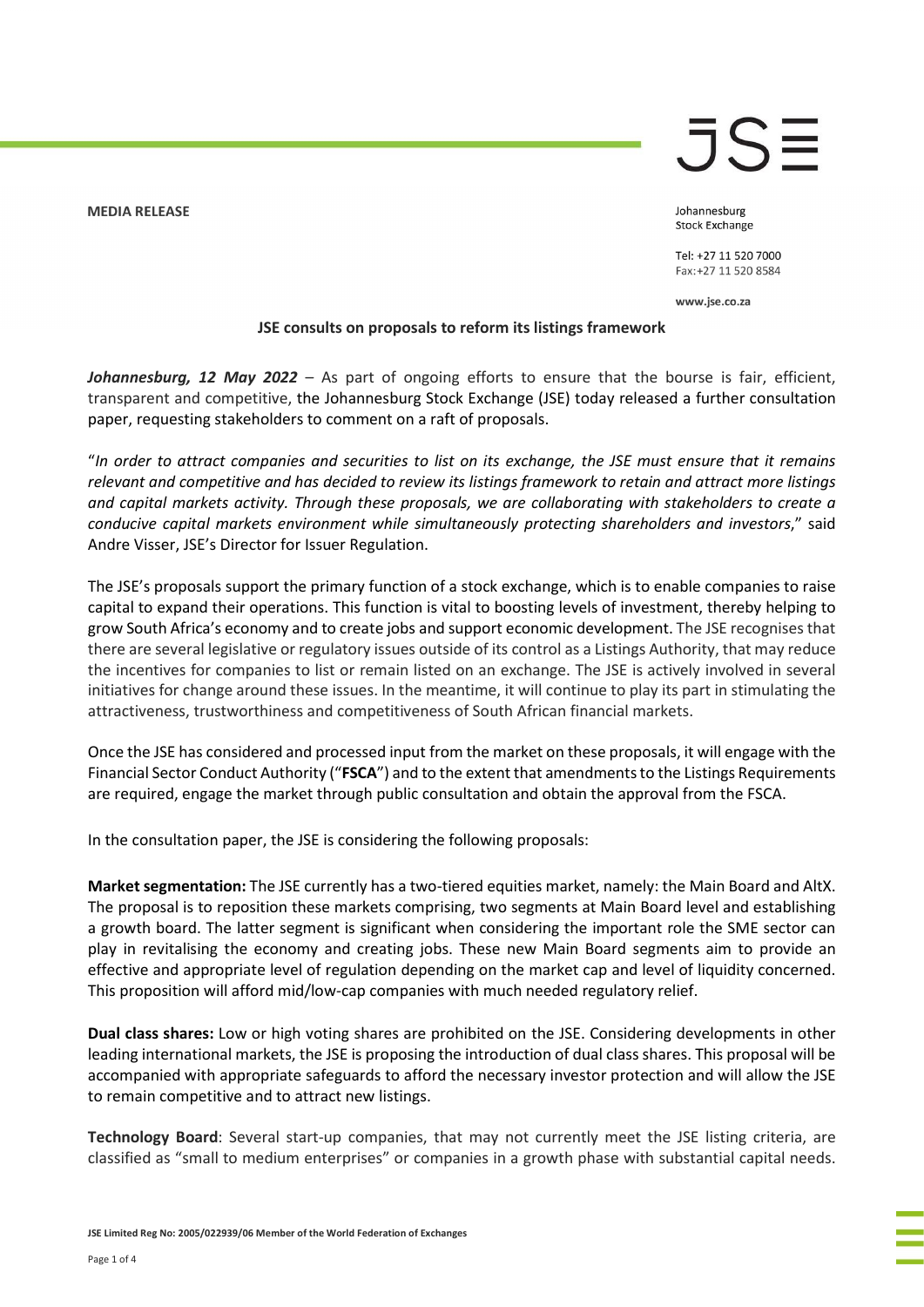Considering the proposal on dual class share structures above, the JSE is considering the establishment of a Technology Board, which may be a good addition to further lure tech companies to the JSE through more inclusive and adaptable listing rules to support technology and innovation enterprises.

Free Float: The UK and EU have reconsidered the level of free float required on listing, which has been identified as a deterrent to listing. In line with these developments, the JSE is also considering whether the 20% free float threshold for a Main Board listing is still appropriate and whether a reduced level could advance the attractiveness of listings. The JSE is further reconsidering the public spread criteria as applied to institutional investors to better assist applicants meeting the free float requirement on listing. Institutional investors are key stakeholders in our market and often manage funds of retail investors, which we believe should be considered for public spread.

**Depositary Receipts:** There is a window of opportunity for the JSE as a key player in the continent's most sophisticated market to gain traction in its own back yard, through depositary receipts. The JSE is considering expanding its offerings by allowing African listed companies to obtain access to the JSE through depositary receipts to create a far more attractive and flexible avenue to investors who wish to gain exposure to African listed securities.

Simplification of the JSE Listings Requirements: The complexity of the financial markets has significantly added to the volume of the Listings Requirements over the years. Although the JSE has made advancements to simplify the application of the Listings Requirements, the JSE is considering more progressive measures to simplify the Listings Requirements, using plain language to record concise regulatory principles and objectives with the aim to significantly reduce the volume of the Listings Requirements.

Auditor Accreditation: The auditor accreditation model was initially introduced by the JSE to ensure appropriate checks and balances with respect to the financial reporting obligations of issuers. Since then, significant changes and improvements have occurred within areas of governance, auditing standards and regulation. Accordingly, the JSE is considering removing the auditor accreditation model. One of the benefits of this proposal is that it will assist new applicants that have auditors that are regulated by the Independent Regulatory Board for Auditors ("IRBA"), but not accredited with the JSE, to save significant costs and time when seeking to list on the JSE. The JSE has engaged with IRBA and will continue to do so through the public consultation processes to proceed with amendments to the Listings Requirements.

REIT Expansion: Currently, only property entities are eligible to list as REITs. Some leading international markets have developed their REIT frameworks to expand beyond property and include infrastructure as a REIT asset class. The JSE is therefore considering expanding its REIT offering beyond property, to unlock more opportunities in the REIT environment and attract listings. The proposal will require engagements and approvals from National Treasury, the South African Revenue Service and the FSCA.

Review of Special Purpose Acquisition Companies: During 2020 and 2021 the pandemic raised volatility levels, making traditional listings riskier. This resulted in a SPAC boom, especially in the US. The JSE's current SPAC offering is accessible and flexible, but the JSE is proposing further alignment with international leading markets to ensure the attractiveness and competitiveness of SPACs to issuers and investors.

Financial Reporting Disclosures: The financial reporting disclosure provisions are rather prescriptive and are expanded across various sections, appendices and practice notes in the Listings Requirements. The JSE is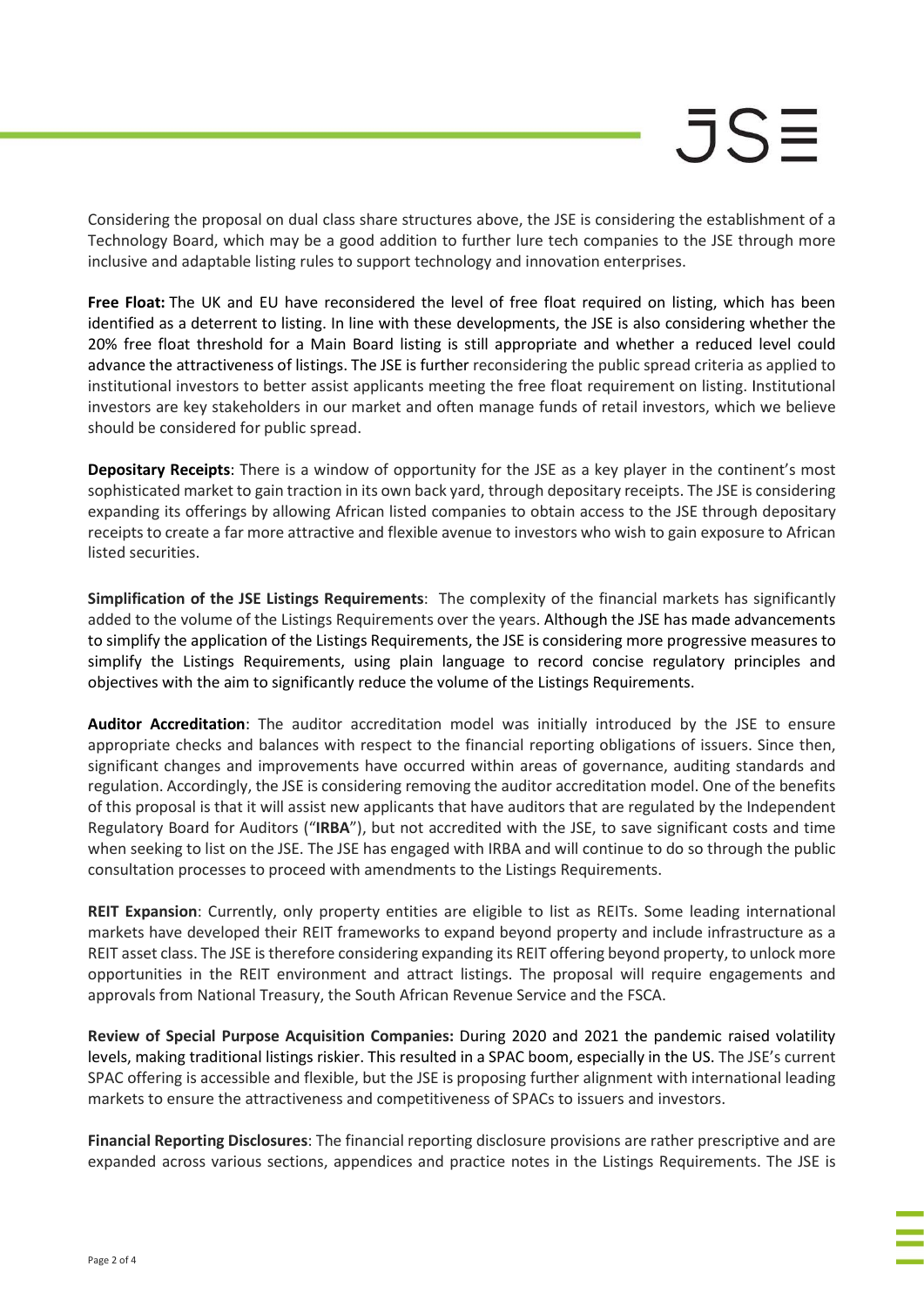undertaking a project to simplify the financial reporting disclosure provisions contained in the Listings Requirements.

Actively Managed Certificates & Actively Managed Exchange Traded Funds: The JSE is taking active steps to expand on its specialist securities offerings. These products are in advanced stages of being incorporated into the Listings Requirements, where Actively Managed Certificates is pending FSCA approval and Actively Managed Exchange Traded Funds is being prepared for the final public consultation process.

Section 19 (Specialist Securities) - Rejuvenation Project: The JSE is currently reviewing the appropriateness and composition of its specialist securities offering. The main focus areas for the rejuvenation project includes, (i) making the section easier to apply, in that similar products will have to apply the same framework, (ii) removing ambiguities, (iii) removing provisions that are administrative in nature, (iv) restructuring the section to make it easier to add new types of products in the future and (v) aligning the provisions with international best practice within the local regulatory framework.

Repositioning of BEE Segment: The JSE is undertaking a project to simplify its BEE listings requirements to ensure a more fit for purpose framework and to further expand its offering by allowing BEE operational companies to list on a stand-alone basis, where trading will only be allowed between eligible BEE participants.

Review of Secondary Listings Framework: In 2018, the JSE introduced an approved list of foreign exchanges to afford foreign companies more clarity on JSE eligibility when seeking a secondary listing. During November 2021, the JSE announced the expansion of its secondary listings' framework, to include companies with a primary listing on the Singapore Stock Exchange to seek a secondary listing on the JSE, additionally qualifying for the fast-track listing secondary route. The JSE is now building on this effort and undertaking a further project to expand on its list of approved and accredited exchanges. This approach will significantly enhance the JSE's attractiveness as secondary listings destination and afford more choice for investors.

Interested parties are invited to comment on the consultation paper on or before Monday, 20 June 2022. Comments can be sent via e-mail to consultation@jse.co.za.

To inform market participants and stakeholders of the outcomes of this consultation paper, the JSE will publish a response paper on or before 22 July 2022.

ENDS ENDS

## ABOUT THE JSE

The Johannesburg Stock Exchange (JSE) has a well-established history operating as a marketplace for trading financial products. It is a pioneering, globally connected exchange group that enables inclusive economic growth through trusted, world class, socially responsible products, and services for the investor of the future.

It offers secure and efficient primary and secondary capital markets across a diverse range of securities, spanning equities, derivatives, and debt markets. It prides itself as being the market of choice for local and international investors looking to gain exposure to leading capital markets on the African continent.